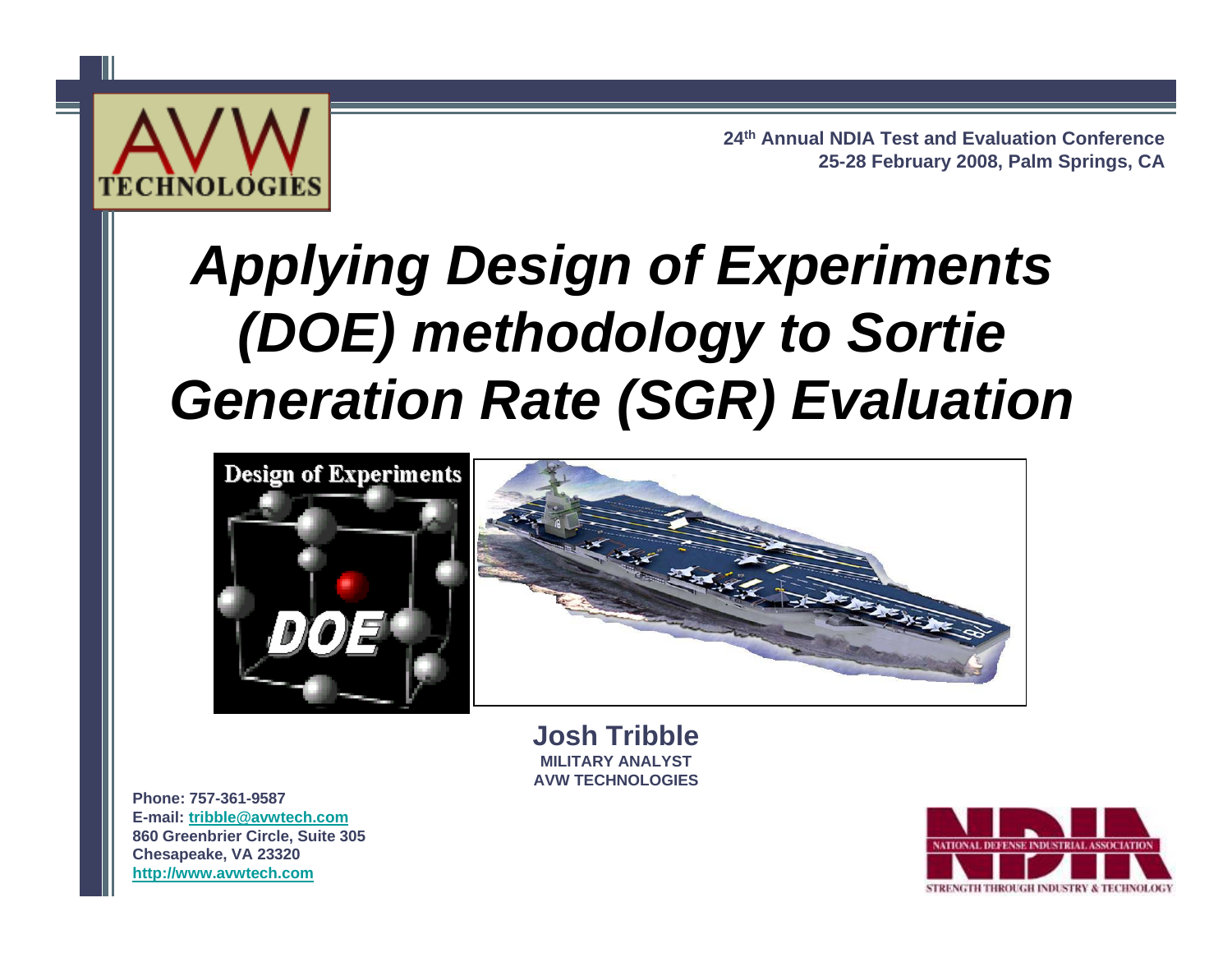

## **Agenda**

- •**Introduction** 
	- Acquisition humor
	- The Integrated T&E Challenge
- •Intro to Design of Experiments
- • SGR Assessment Methodology
	- Overview of SGR Assessment to date
	- SGR Assessment objectives, MOEs, factors
	- SGR Testbed Assessment Design Factors / Run Matrix
	- SGR Live Testing Validation
- •Benefits of DOE over single scenario based analysis
- •Conclusion / Q&A

*NOTE: My remarks are intended to spur thought on improving how we as testers can do business better to support the warfighter. While I hope this aligns well with DoD and Services T&E initiatives, I am not representing any government agencies' official position.*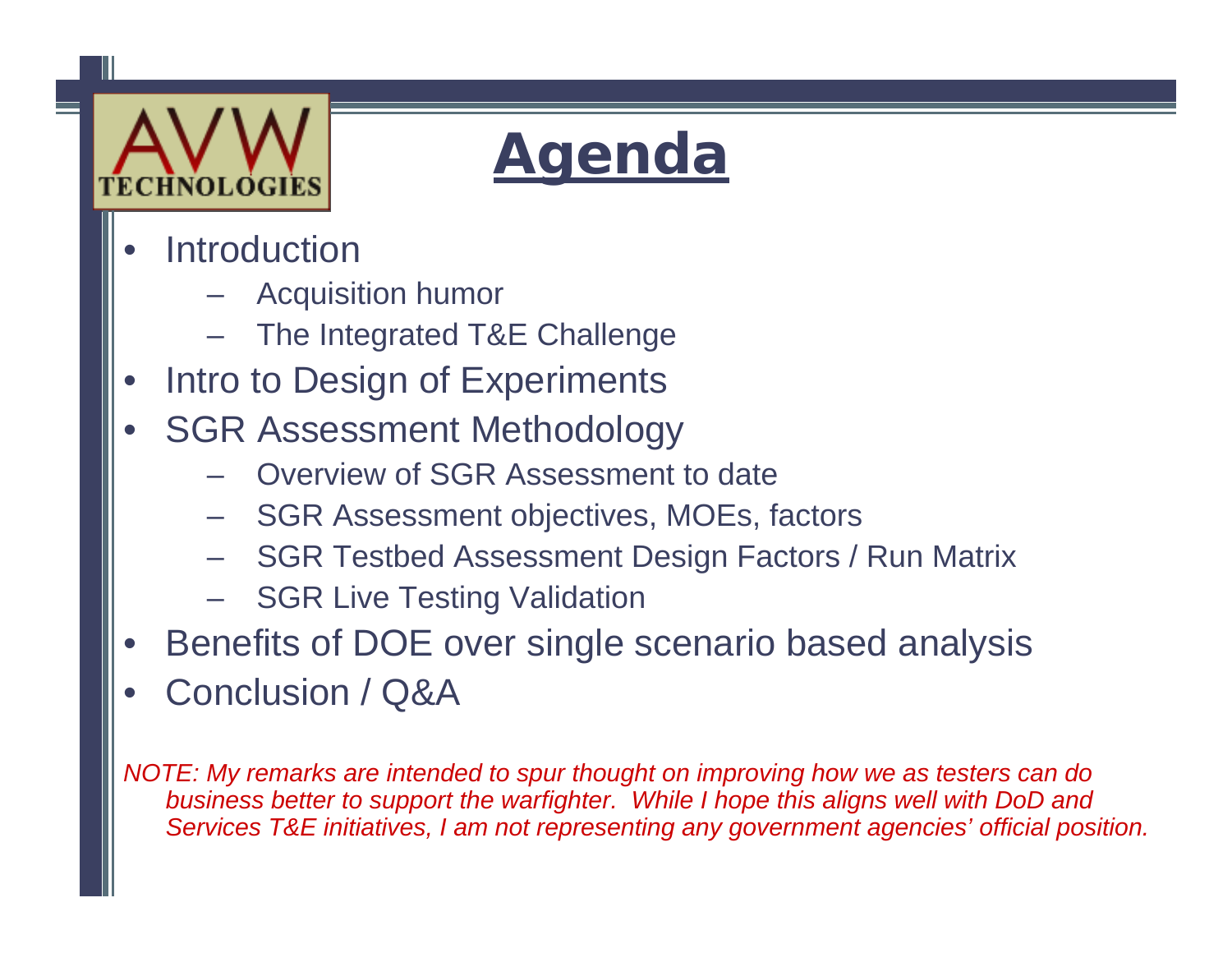

## **Acquisition 101?**



#### *How do we avoid this?*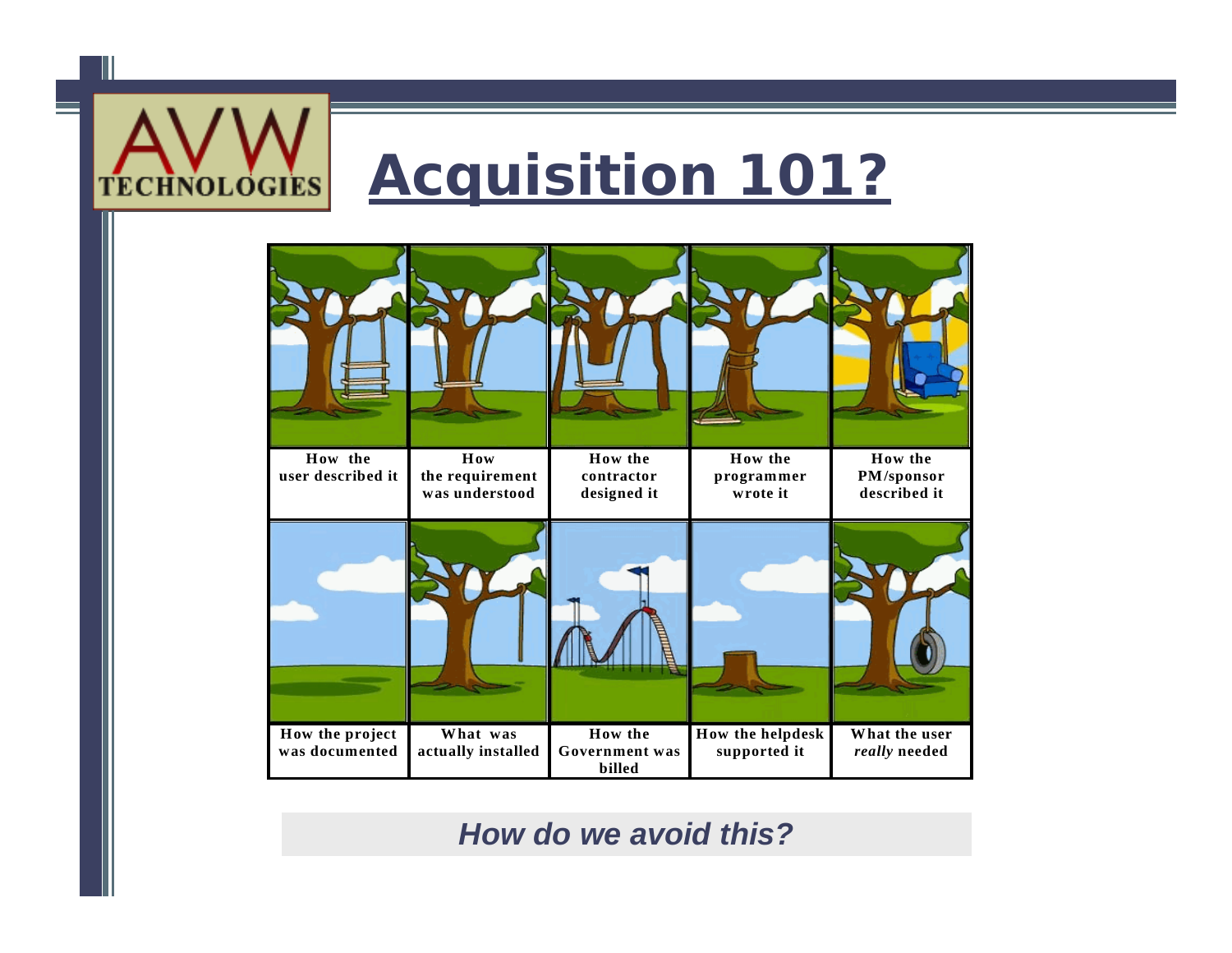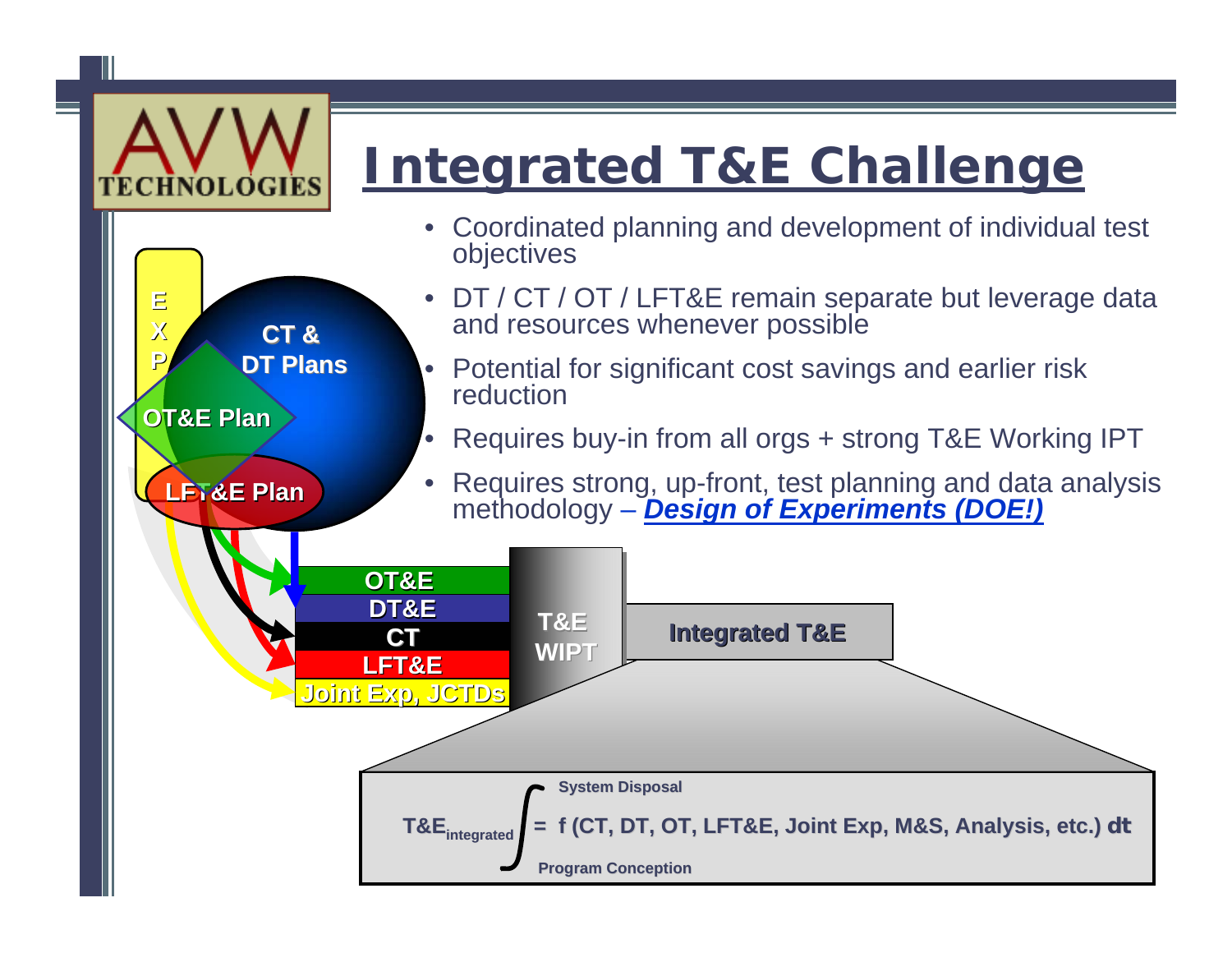

# *Intro to DOE*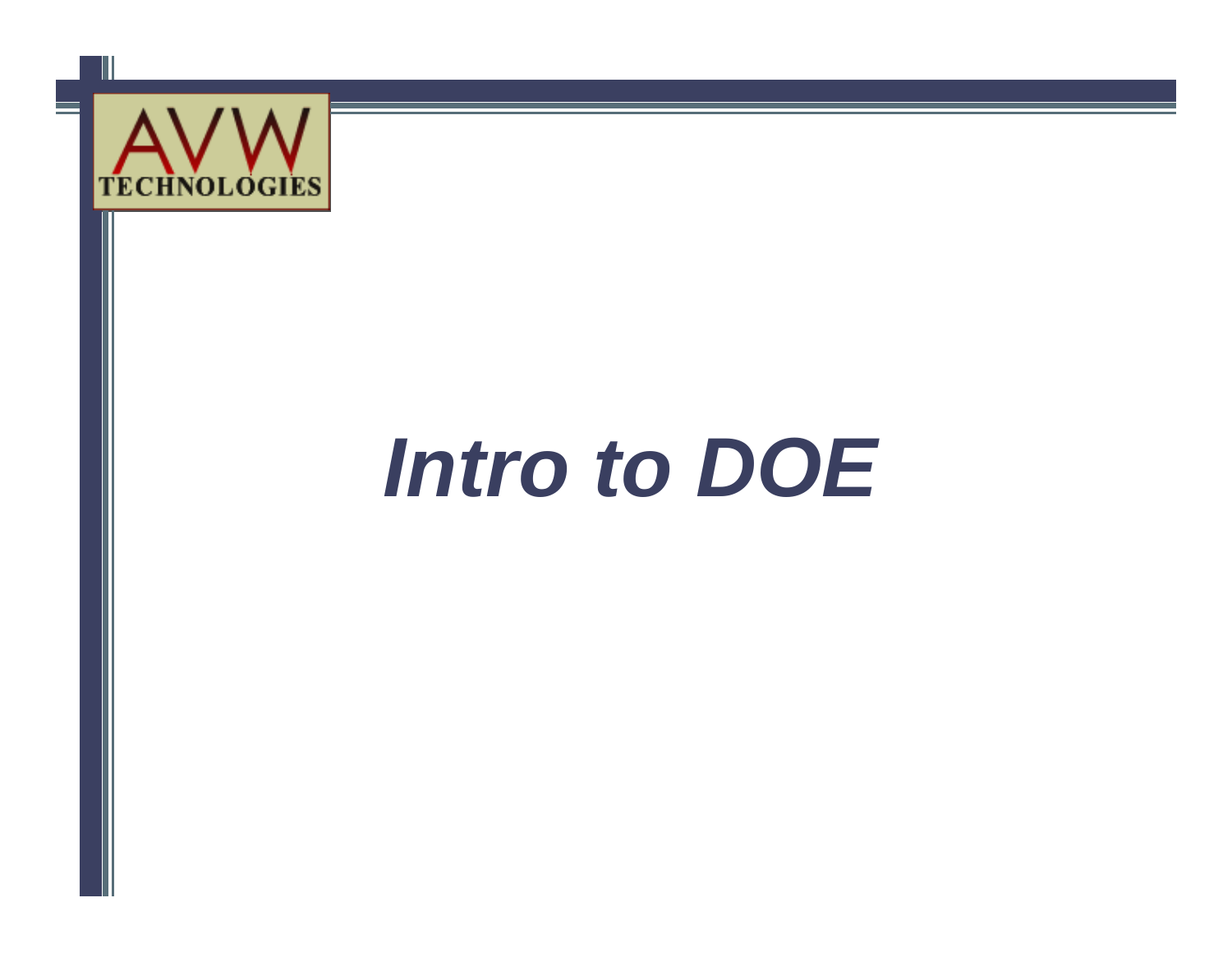

### *Background of DOE*

• DOE originated in the field of agricultural studies in the 1930s by R.



- Fisher, building on W.T. Gossett's work at Guinness Brewery—Brilliant!
- Used throughout industry in industrial experiments, process improvement, statistical process control
- USAF has significant experience in use of DOE across numerous programs; Navy is beginning to implement
- • DOE methodology is used to interrogate a process, improve knowledge of how the process works, and identify factors and interactions affecting variability of performance outcomes.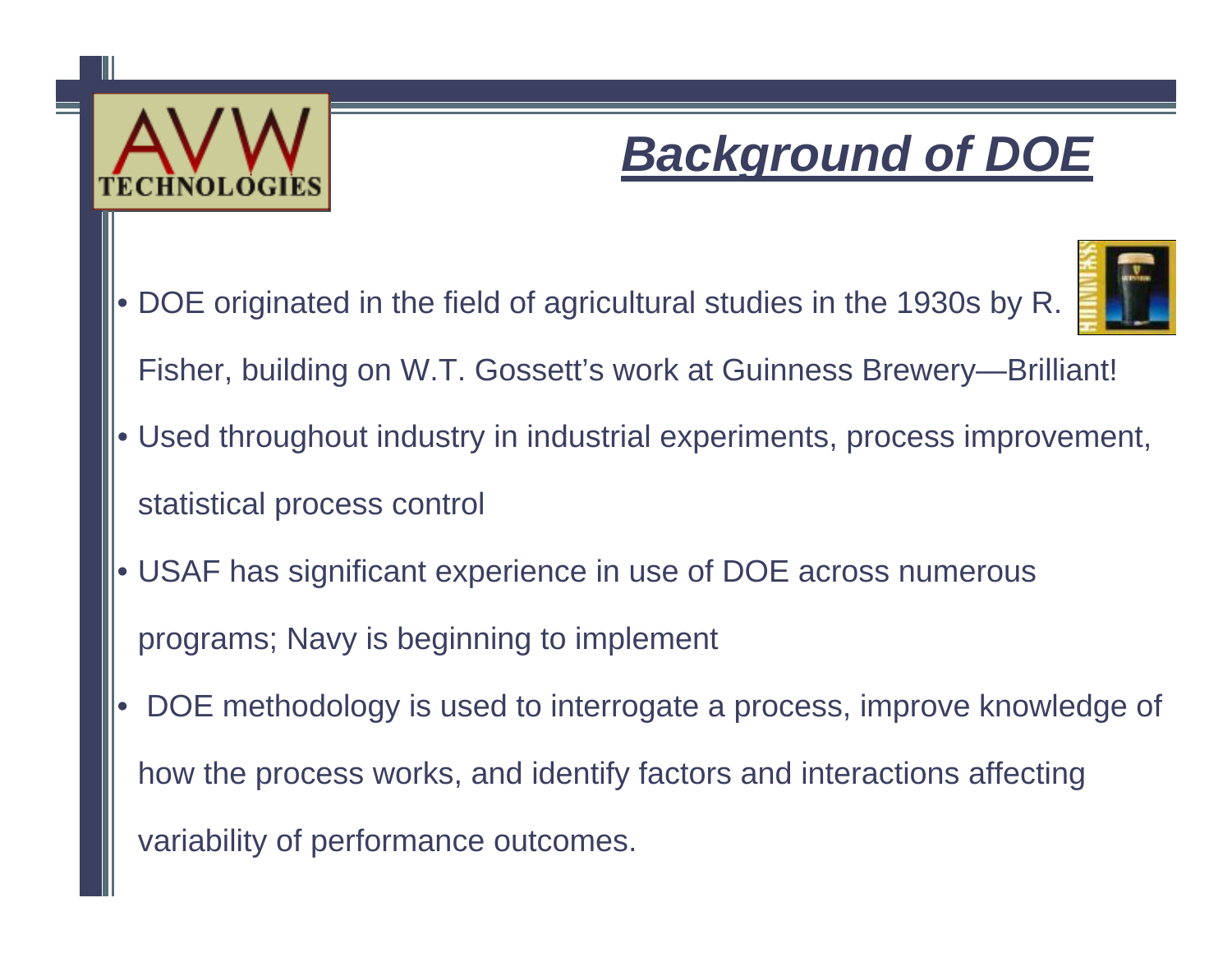

## *DOE Process Goal / Benefits*

•Compared to other systematic methods DOE designs:

- Yield better process understanding
- Can be planned and analyzed faster



- •Cheaper – using between 20-80% of usual runs/tests/resources
- Better exploration across range of performance—depth and breadth of testing
- Challenge assumptions and demonstrate real performance
- Better way to design and test complex systems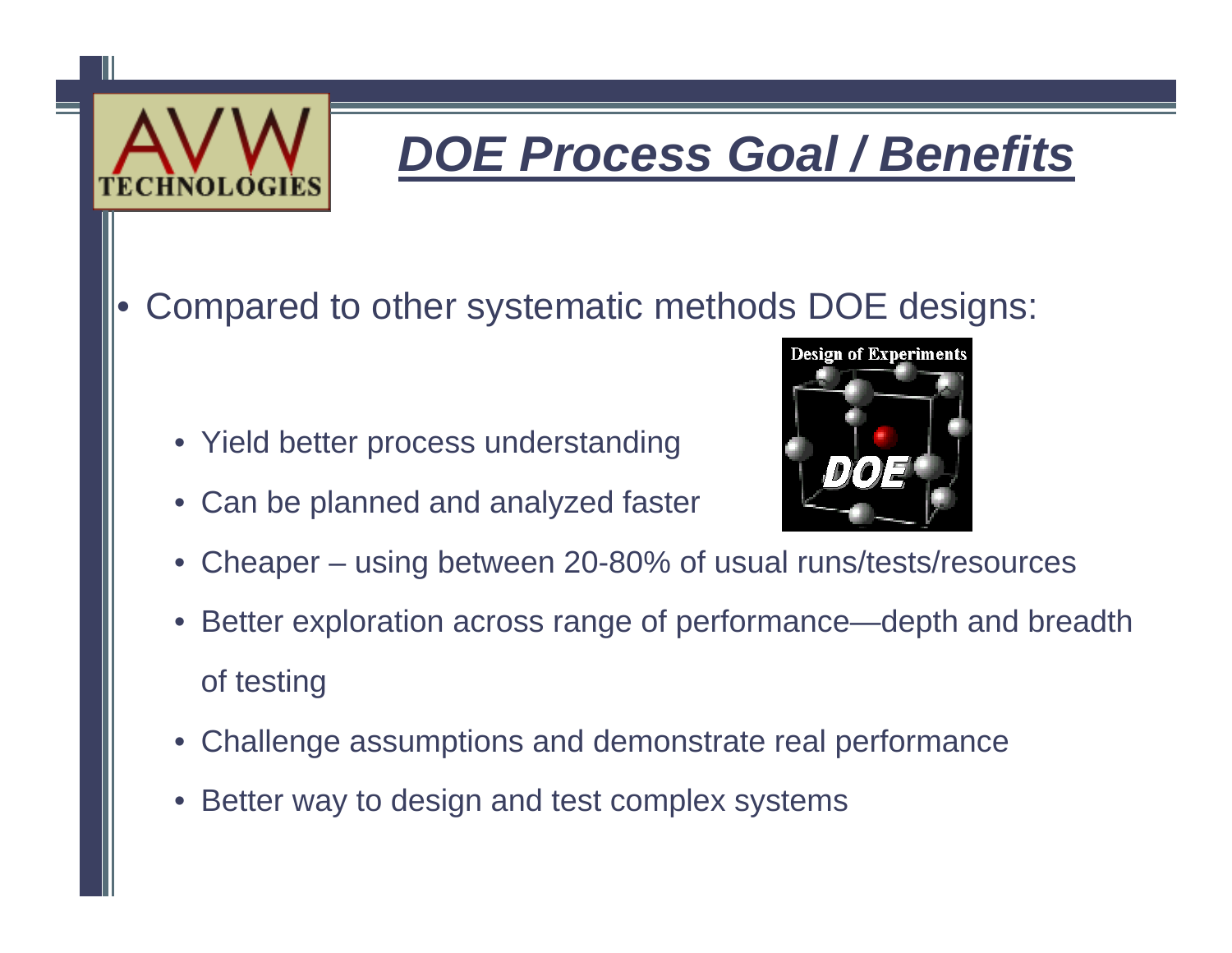

### *DOE Process Outline— 4 Basic Steps*

#### •**Project description and decomposition**

- Problem statement and objective of experiment (test)
- Response variables, and potential causal variables Ishikawa fish bone.

#### •**Plan test matrix**

- Determine constraints, prioritize factors, and select statistical design (2<sup>K</sup> vs. 3<sup>K</sup> vs. mixed, Taguchi vs. classical arrays, full vs. fractional, non-linear effects?, replications?, blocking?)
- Write the test plan with sample matrices, profiles, and sample output; run sample analysis.
- • **Produce observations** –random run order & blocked against unknown effects
	- Block runs to guard against uncontrollable unknown effects as needed.

#### •**Ponder the results**

- Analyze and project data; draw conclusions, redesign test as necessary and assess results.
- Perform "salvo testing" (test-analyze-test); screen large # of factors then model

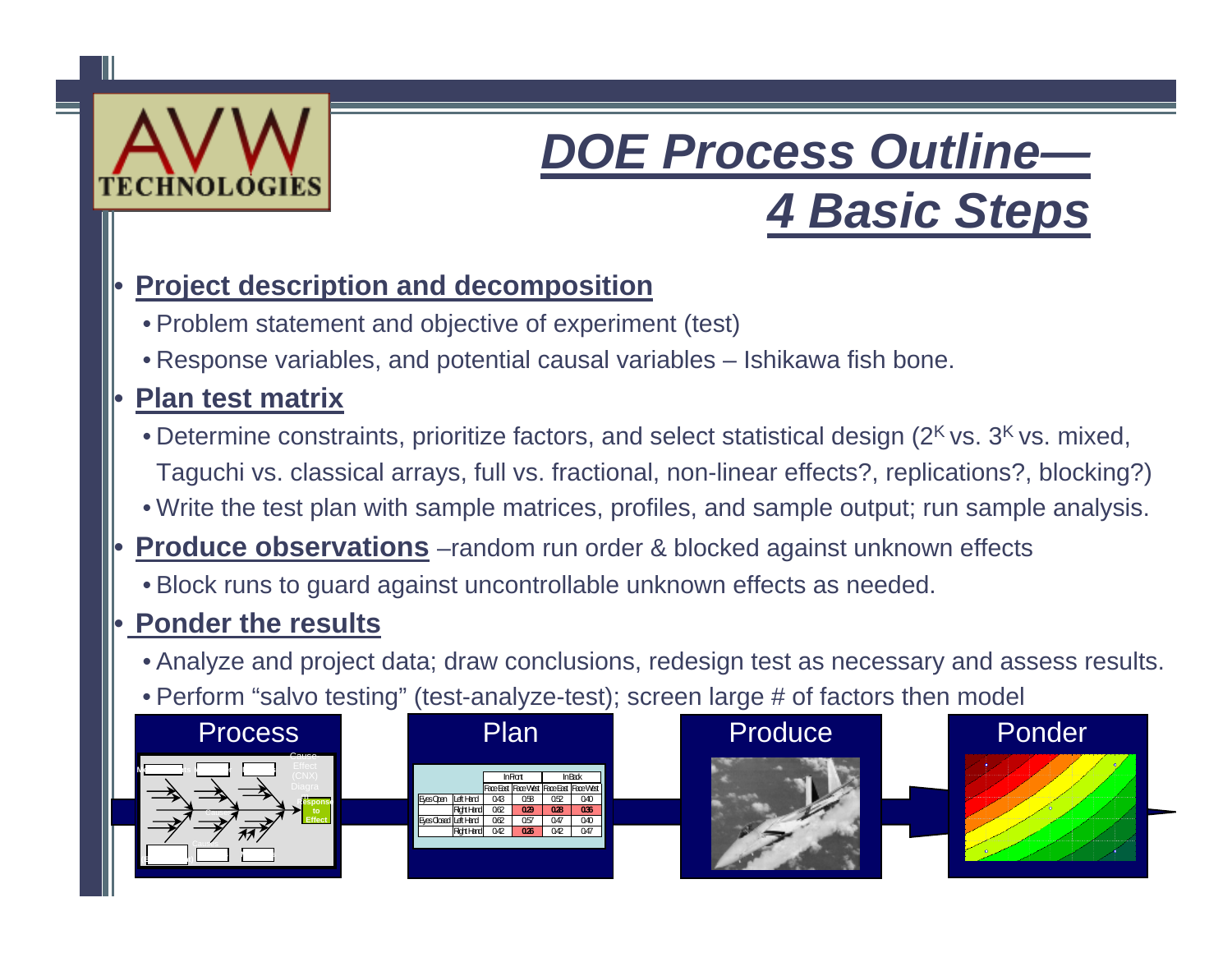

# *SGR Assessment Methodology*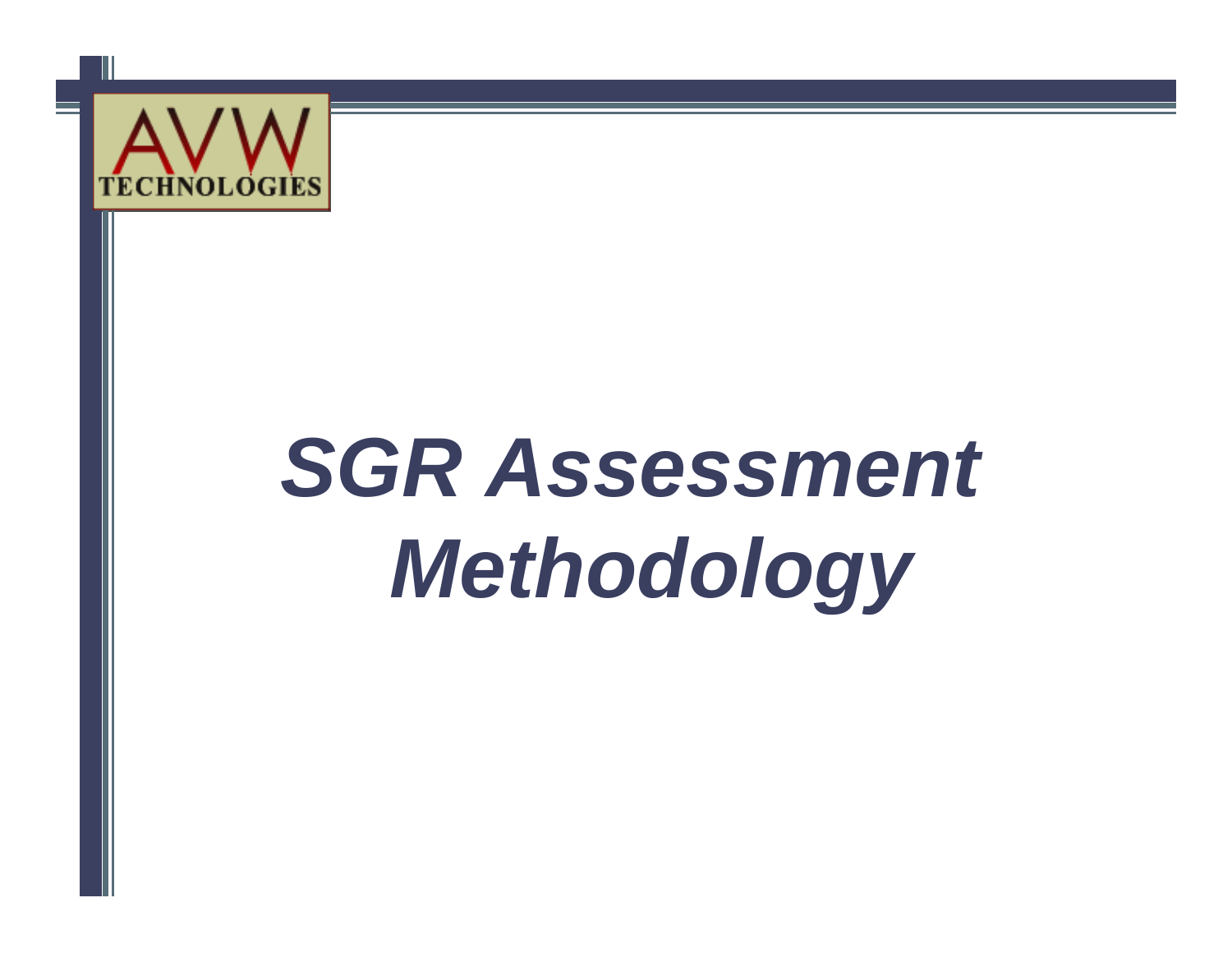

### *SGR Assessment Requirements*

#### •**SGR Key Performance Parameter**

|                                                | <b>THRESHOLD</b>                                                                                                                                                                                                                      | <b>OBJECTIVE</b>                                                                                                                                                                                                        |  |  |
|------------------------------------------------|---------------------------------------------------------------------------------------------------------------------------------------------------------------------------------------------------------------------------------------|-------------------------------------------------------------------------------------------------------------------------------------------------------------------------------------------------------------------------|--|--|
| <b>Sustained</b><br><b>SGR</b>                 | Average of 160 operational combat<br>equivalent aircraft sorties in 12 hours<br>of launching per day over 30 days (26<br>Flying and 4 Non-Flying Days as<br>specified in the Design Reference<br>Mission (DRM) – total cycle of 4160. | Average of 220 operational combat<br>equivalent aircraft sorties with 12 hours<br>of launching per day sustained over 30<br>days (26 Flying and 4 Non-Flying Days<br>as specified in the DRM) - total cycle of<br>5720. |  |  |
| <b>Surge SGR</b><br>(requires crew<br>augment) | Average of 270 operational combat<br>equivalent aircraft sorties generated<br>during each successive 24-hour<br>period over 4 continuous days.                                                                                        | Surge: average of 310 operational<br>combat equivalent aircraft sorties<br>generated during each successive 24-<br>hour period over 4 continuous days.                                                                  |  |  |

•**Other Measures of Performance:** cycle times, task timing, launch and recovery cycles, resource usage, crew fatigue levels, fuel states/rates, etc.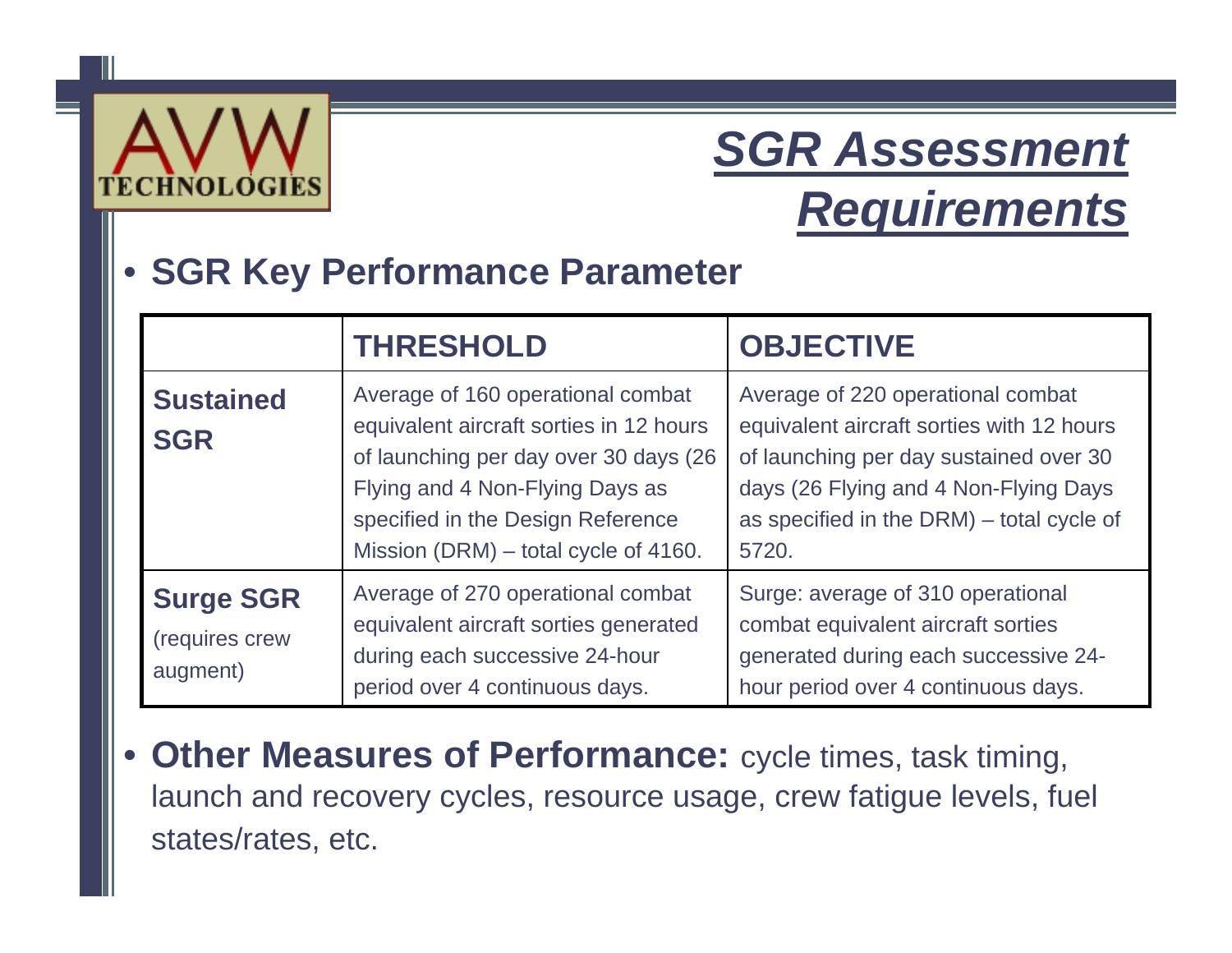

### *SGR Assessment Testbed*

• M&S testbed captures times and actions associated with preparing, launching, and recovering sorties per the DRM



- •M&S matured and validated over time prior to runs for score
- •Live test used for validation once ship is delivered and aviation certified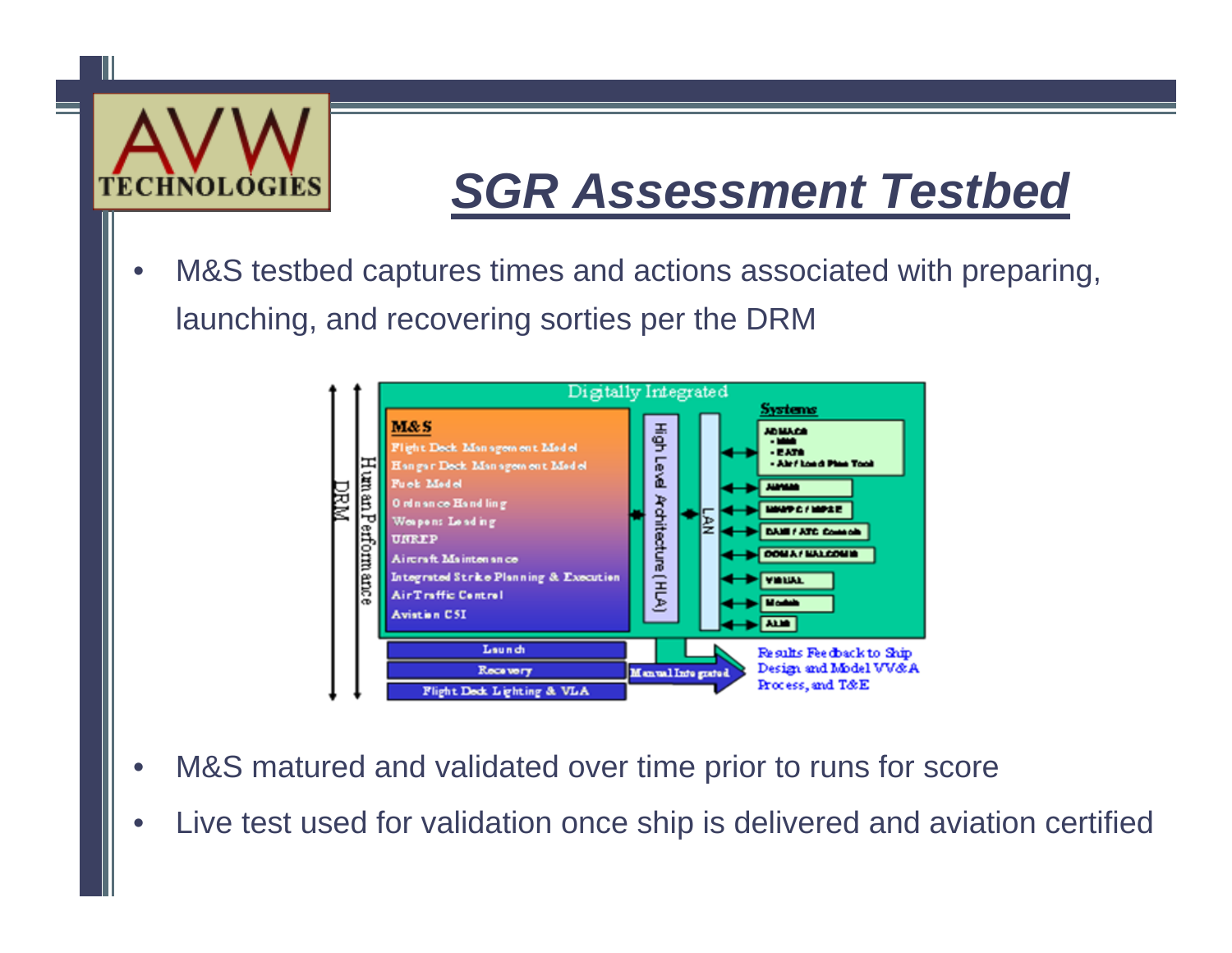



#### SGR is a function of

- Launch Cycle/Interval Timing
- Recovery Times/Intervals
- Mission Planning Timing
- Aircraft Recovery Time Which Encompasses:
	- •Fueling Time
	- $\bullet$ Ordnance Handling Times
	- •Aircraft Movement/Spotting Times On The Flight Deck
	- •Aircraft Movement/Spotting Times In The Hangar Bay
	- •Aircraft Availability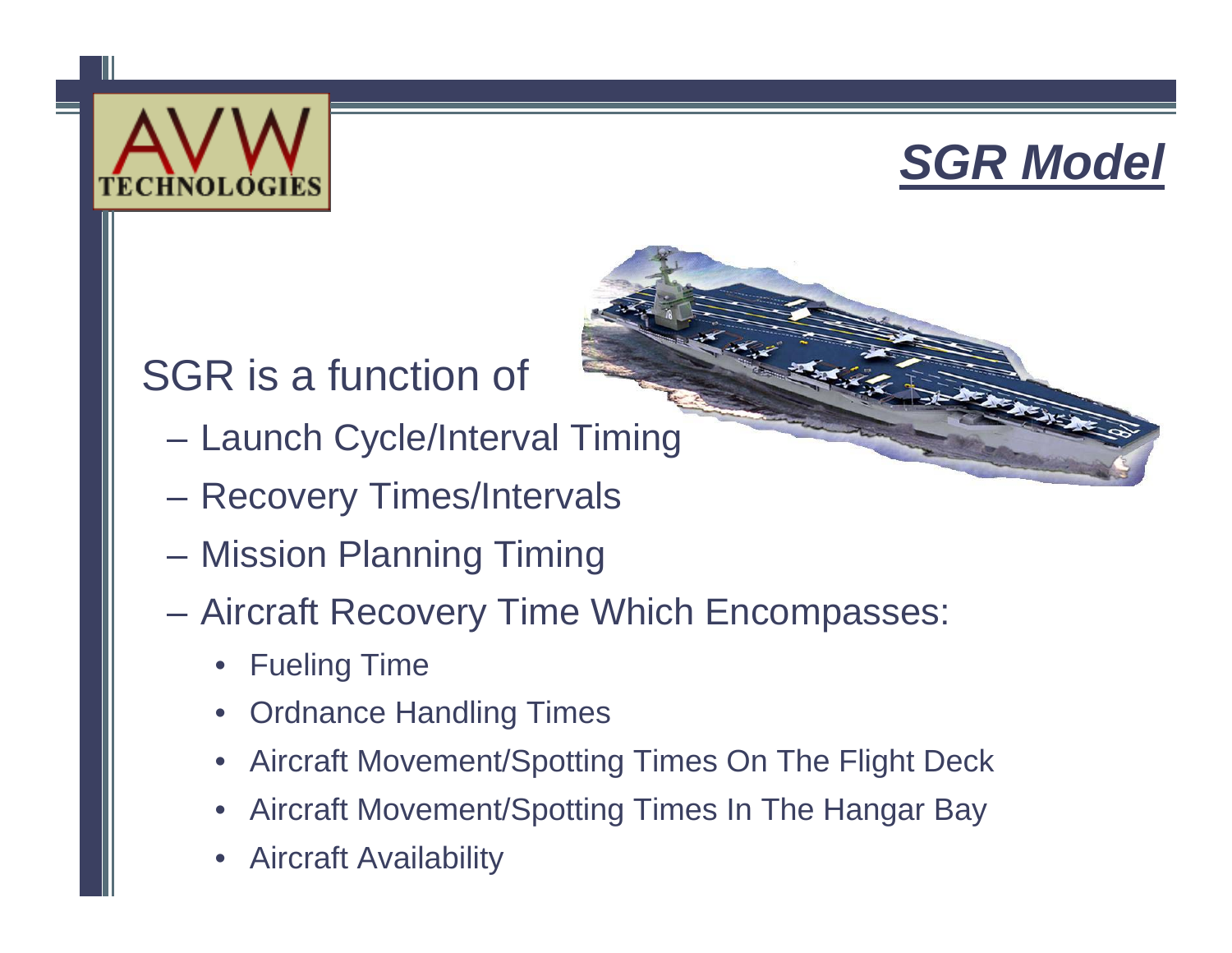# ITECHNOLOG

## *SGR Assessment Analysis*

*Objectives*

- •Determine average SGR over DRM to meet KPP requirement
- • Determine active factors influencing the variability & overall outcome
	- Measure % sorties completion rather than binomial pass/fail
	- Each day in the DRM treated as a single design point due to interdependencies of events within that day
- • Provide the fleet with an analytical model showing probability of meeting a given airplan based on its size, mission composition, environment, and any other active factors

%100 \_ *Airplan sorties* % Airplan \_ Sorties \_ Completed =  $\frac{Daily}{}$  \_ sorties \_ completed \_ succesfull y x

- • Allows equal comparison of the 4 T/O surge/sustained requirements across all factors
- •Continuous dependent variable provides more statistical power than pass/fail
- •Supports more robust assessment of capes and lims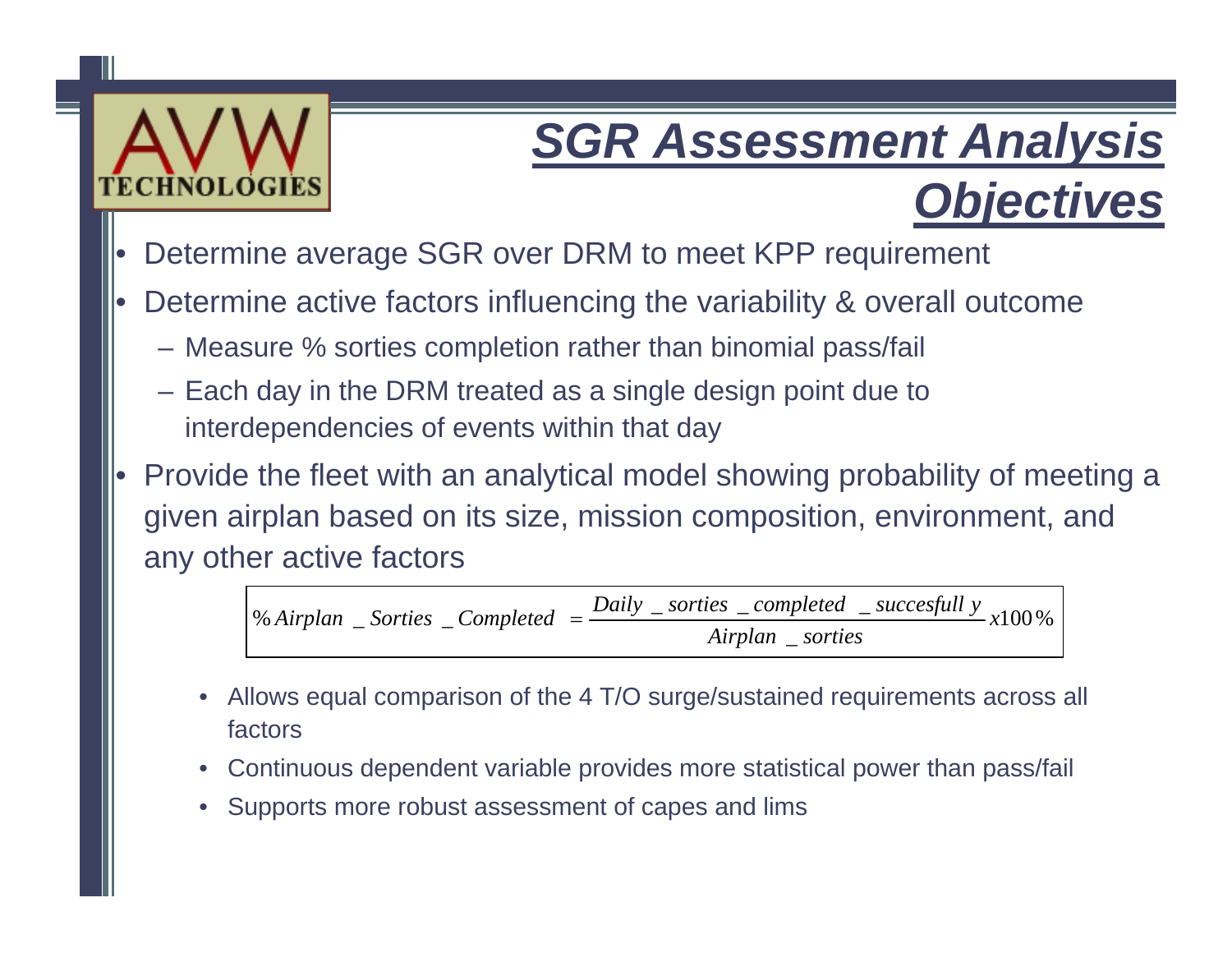

#### *SGR Factor Selection*

#### *Experimental control factors:*

- •**Environmental** 
	- Sea/Winds: state 1 vs. 3



- Visibility/Sky Cover: Clear Skies (Case I) or Cloudy/Night (Case III)
- Time of day: midday or midnight (for 12 hour ops, N/A for 24 hour ops)
- • Systems:
	- Availability: 100% & actual (for CVN-21 systems and aircraft)—allows for analysis of impact of equipment failures
- • Mission
	- Sortie Size: Threshold & Objective levels from the DRM
	- Sustained and Surge Mission (12 vs. 24 hr ops (with augmented crew))
	- Operation day: early and late in ship on-station operational period; expect to interact with availability for system failures and also translates to possible crew fatigue
	- Airplan mission mix: early/late DRM days representing different ordnance mix;
	- –Mission mix and operation day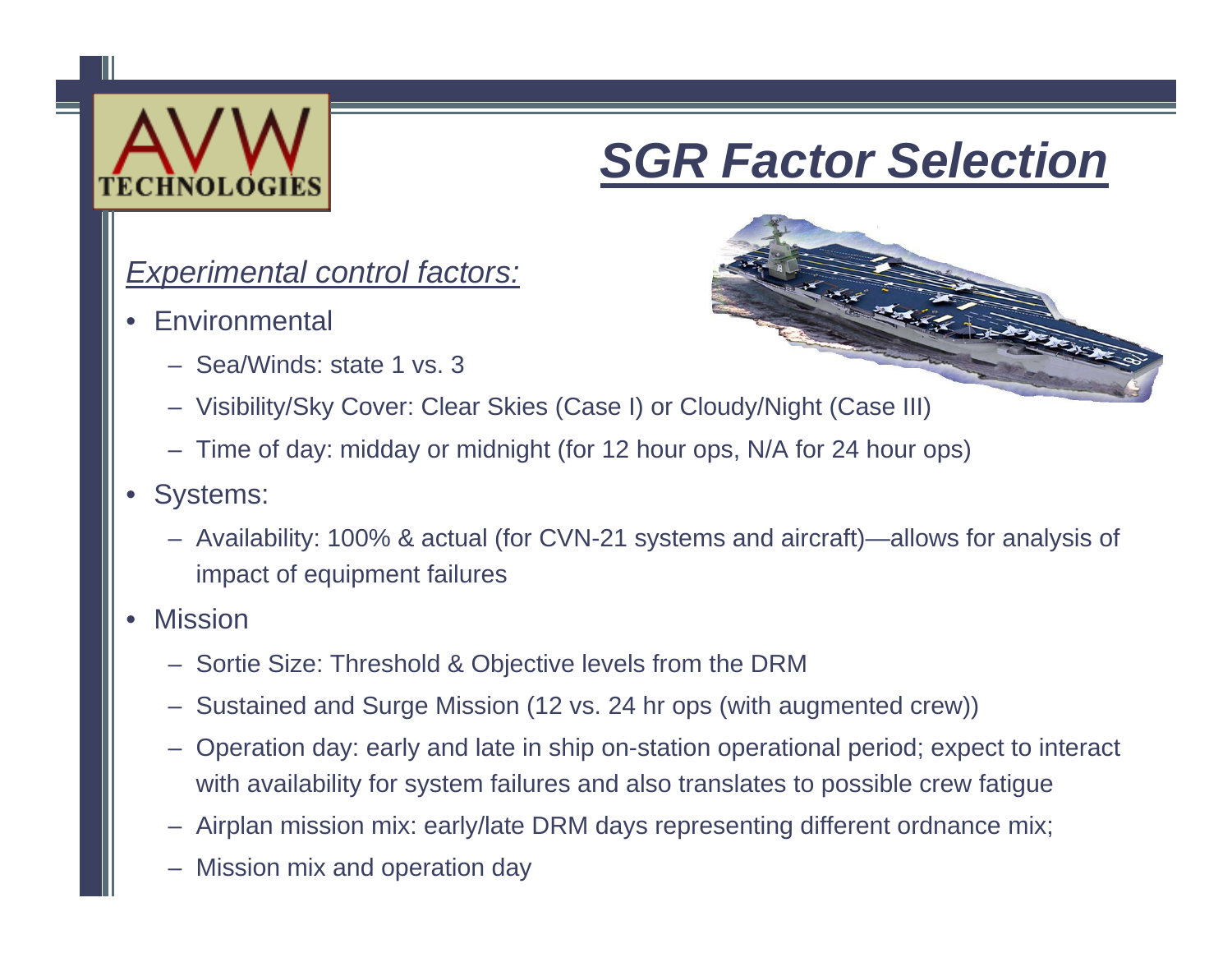

### *SGR Factor Selection (cont')*

#### *Controllable Factors held constant:*

- Underway Replenishment
	- Not a factor of SGR but presumed to occur on assigned days or fuel and ordnance will not be available for the planned flight days)
- • Aircrew augmentation
	- Confounded with mission type assumed normal crew for sustained operations and augmented crew for surge missions

#### *Measurable Noise Factors*

- • Other environmental factors not controlled (if in test / model)
	- Temperature extremes
- Specific metrics in the subordinate models driven by the main inputs, such as:
	- Crew fatigue (driven by the mission day)
	- Resource availability
	- Number of aircraft available
	- Weapon skids available
	- Timing for critical tasks, etc.

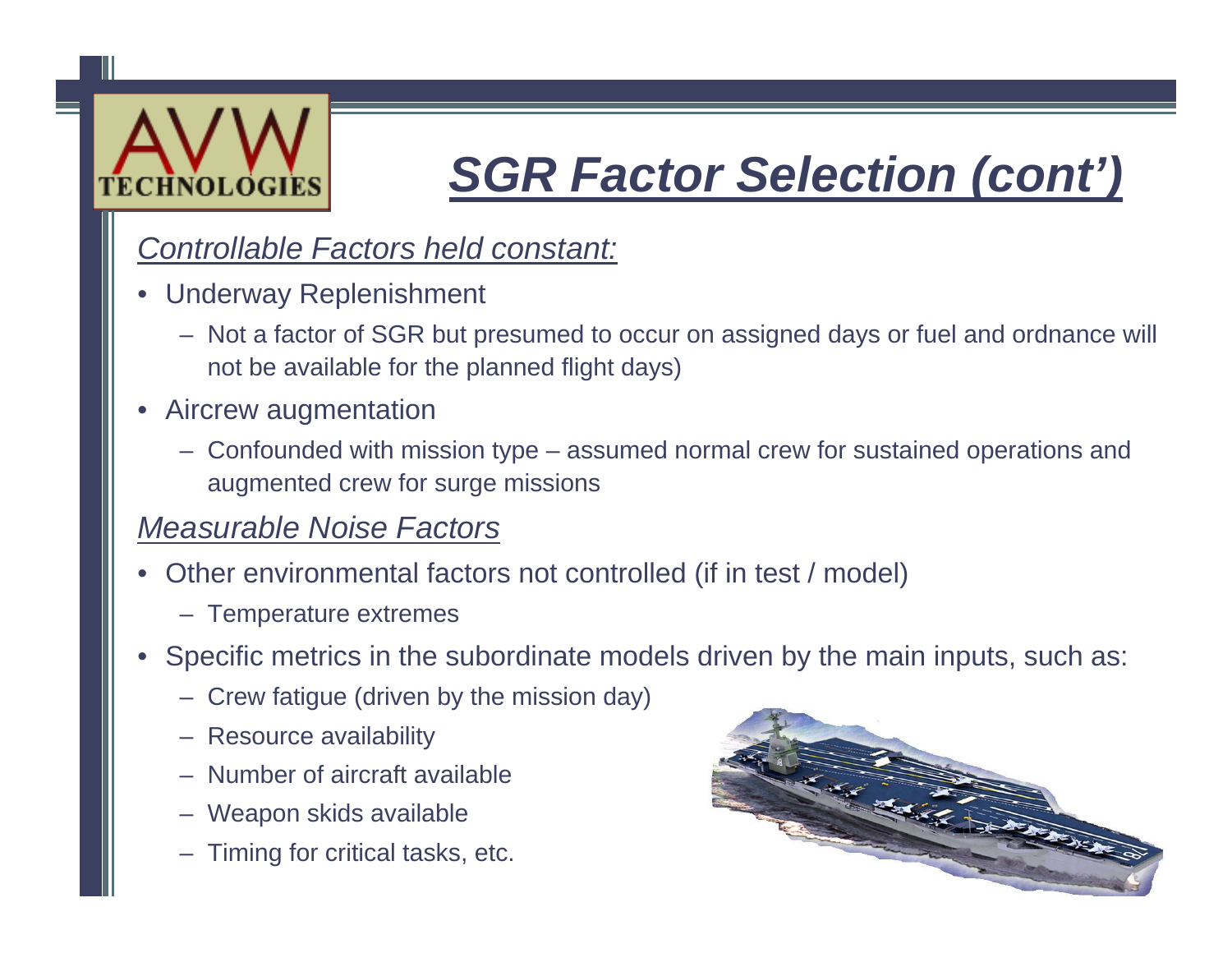

#### *SGR Factor Selection (cont')*

#### •Design factors:

- – Factors with highest expected influence listed first
	- • Important when setting up fractional factorial matrices—usually easier to resolve factors and interactions
- Setup for M&S only; cannot test all of these in live testing
- $\mathcal{L}_{\mathcal{A}}$  , and the set of  $\mathcal{L}_{\mathcal{A}}$ Requires M&S improvements
- $\mathcal{L}_{\mathcal{A}}$  , and the set of  $\mathcal{L}_{\mathcal{A}}$  Need buy-in for "excursions" above threshold
	- • High levels force the "system" towards a higher failure rate to see more variation in response

| <b>Setting</b><br><b>Factor</b> |                                                 | (Low)<br>-1                          | (Center<br>Point)<br>0        | (High)<br>$+1$                            |  |
|---------------------------------|-------------------------------------------------|--------------------------------------|-------------------------------|-------------------------------------------|--|
| A                               | Surge/<br><b>Sustained</b><br><b>Operations</b> | <b>Sustaine</b><br>d (12 Hr<br>lops) | N/A                           | Surge (24<br>Hr ops<br>w/augment)         |  |
| Β                               | <b>Sortie Size</b><br>(T/O)                     | Thres-<br>hold                       | <b>Halfway</b><br>btwn        | <b>Objective</b>                          |  |
| Ć                               | operational<br>day                              | or 5/30)                             | or 15/30) 26/30)              | Early $(1/4)$ Mid $(2/4)$ Late $(4/4)$ or |  |
| D                               | Availability                                    | 100%                                 | <b>Halfway</b><br>btwn        | actual/spec                               |  |
| E                               | Visibility/<br>Cloud<br>Cover:                  | Clear/<br>Case I                     | Partly<br>Cloudy/<br>Case II? | Cloudy/<br><b>Case III</b>                |  |
| F                               | Seakeeping 5 kts/SS1 12<br>motion<br>effects    |                                      | kts/SS2                       | 20 kts/SS 3                               |  |
| G                               | Time of day Day                                 |                                      | Dusk?                         | <b>Night</b>                              |  |
| H                               | <b>Mission</b><br>Day                           | <b>Early</b>                         | Mid                           | late                                      |  |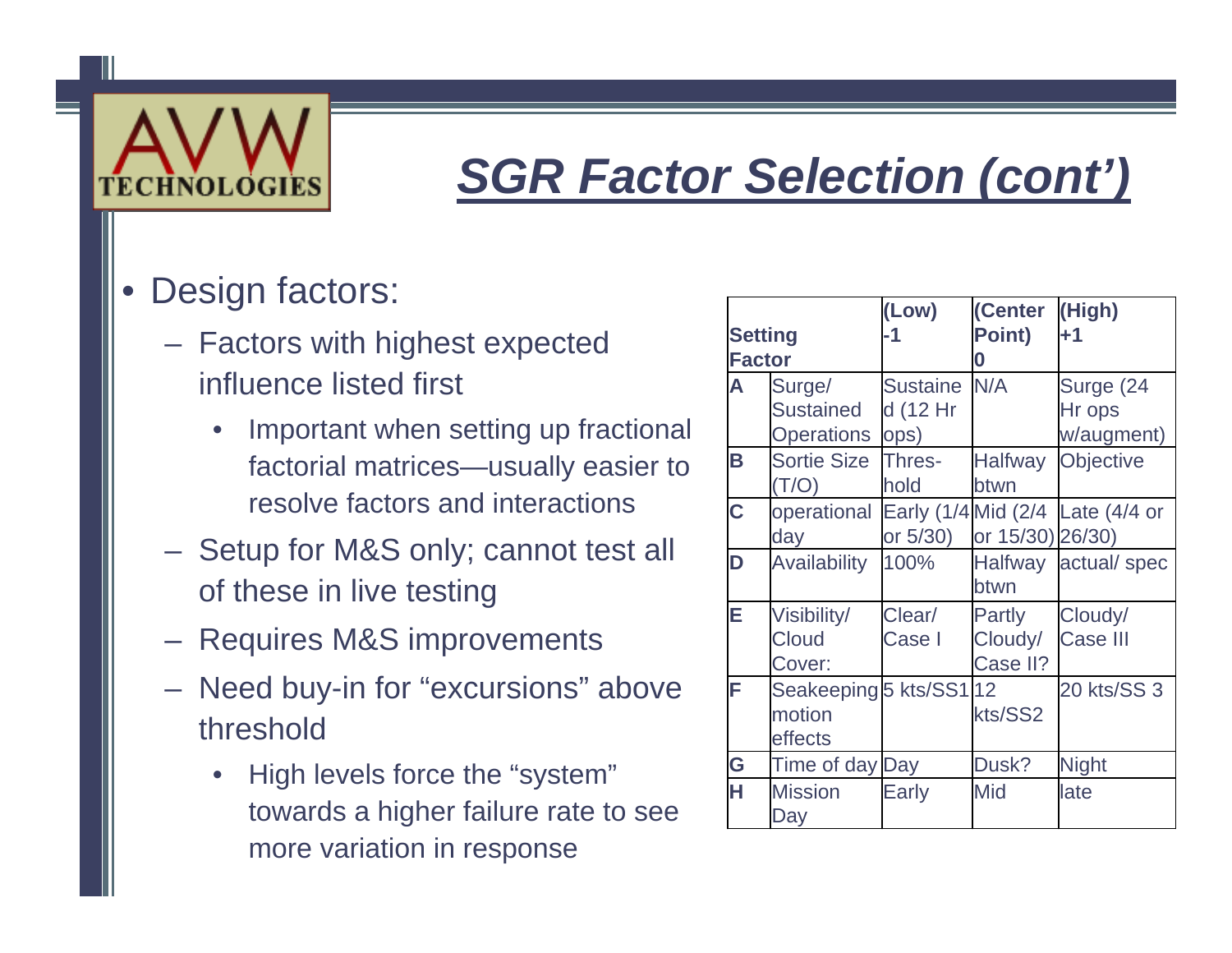

## *SGR Testbed Run Assessment Design*

- • Full factorial requires 2 8 or 256 runs
	- *Unnecessary since many effects are inactive*
- • Resulting test matrix is a resolution IV  $2^{8-4}$  fractional factorial of 16 runs  $+8$ additional runs for central composite design
	- –*Some interactions are confounded but can be resolved*
- • Model DRM days per the assigned settings and evaluate SGR Compl %
- • "salvo test":
	- Runs 1-8, then analyze for effects
	- Runs 9-16, then reanalyze for effects
	- Perform center points to check for linearity
	- If necessary, run CCD (face points) for non-linear effects

| Run             |                  | <b>Blk</b>     | Α    | B              | C              | D              | E =            | F=             | $G=$           | $H =$               |
|-----------------|------------------|----------------|------|----------------|----------------|----------------|----------------|----------------|----------------|---------------------|
|                 |                  |                |      |                |                |                | <b>ABD</b>     | <b>ACD</b>     | <b>BCD</b>     | <b>ABC</b>          |
| 1               | Factorial        | 1              | $-1$ | $-1$           | $-1$           | $-1$           | $-1$           | $-1$           | $-1$           | -1                  |
| $\overline{c}$  | Factorial        | $\overline{1}$ | $-1$ | $-1$           | $-1$           | $+1$           | $+1$           | $+1$           | $+1$           | $-1$                |
| 3               | Factorial        | $\overline{1}$ | $-1$ | $-1$           | $+1$           | $-1$           | $-1$           | $+1$           | $+1$           | $+1$                |
| 4               | Factorial        | $\overline{1}$ | $-1$ | $-1$           | $+1$           | $+1$           | $+1$           | $-1$           | $-1$           | $+1$                |
| 5               | Factorial        | $\overline{1}$ | $-1$ | $+1$           | $-1$           | $-1$           | $+1$           | $-1$           | $+1$           | $+1$                |
| 6               | Factorial        | 1              | $-1$ | $+1$           | $-1$           | $+1$           | $-1$           | $+1$           | $-1$           | $+1$                |
|                 | Factorial        | $\overline{1}$ | $-1$ | $+1$           | $+1$           | $-1$           | $+1$           | $+1$           | $-1$           | $-1$                |
| 8               | Factorial        | 1              | $-1$ | $+1$           | $+1$           | $+1$           | $-1$           | $-1$           | $+1$           | $-1$                |
| 9               | Factorial        | $\overline{2}$ | $+1$ | $-1$           | $-1$           | $-1$           | $+1$           | $+1$           | $-1$           | $+1$                |
| 10              | Factorial        | $\overline{2}$ | $+1$ | $-1$           | $-1$           | $+1$           | $-1$           | $-1$           | $+1$           | $+1$                |
| $\overline{11}$ | Factorial        | $\overline{2}$ | $+1$ | $-1$           | $+1$           | $-1$           | $+1$           | $-1$           | $+1$           | $-1$                |
| $\overline{12}$ | Factorial        | $\overline{2}$ | $+1$ | $-1$           | $+1$           | $+1$           | $-1$           | $+1$           | $-1$           | $-1$                |
| $\overline{13}$ | Factorial        | $\overline{2}$ | $+1$ | $+1$           | $-1$           | $-1$           | $-1$           | $+1$           | $+1$           | $-1$                |
| 14              | Factorial        | $\overline{2}$ | $+1$ | $+1$           | $-1$           | $+1$           | $+1$           | $-1$           | $-1$           | $-1$                |
| $\overline{15}$ | Factorial        | $\overline{2}$ | $+1$ | $+1$           | $+1$           | $-1$           | $-1$           | $-1$           | $-1$           | $+1$                |
| 16              | Factorial        | $\overline{2}$ | $+1$ | $+1$           | $+1$           | $+1$           | $+1$           | $+1$           | $+1$           | $+1$                |
| 17              | Center rep 1     | 3              | $-1$ | 0              | $\overline{0}$ | $\overline{0}$ | 0              | 0              | 0              | 0                   |
| $\overline{18}$ | Center rep 2     | $\overline{3}$ | $-1$ | $\overline{O}$ | $\overline{0}$ | $\overline{0}$ | $\overline{0}$ | $\overline{0}$ | $\overline{0}$ | $\overline{0}$      |
| 19              | cd face point -b | $\overline{4}$ | $-1$ | $-1$           | $\overline{0}$ | $\overline{0}$ | 0              | $\overline{0}$ | $\overline{0}$ | $\overline{0}$      |
| 20              | cd face point +b | $\overline{4}$ | $-1$ | $+1$           | $\overline{0}$ | $\overline{0}$ | $\overline{0}$ | $\mathbf 0$    | $\overline{0}$ | $\overline{0}$      |
| $\overline{21}$ | bd face point -c | $\overline{4}$ | $-1$ | $\overline{0}$ | $-1$           | 0              | $\overline{0}$ | $\mathbf 0$    | $\overline{0}$ | 0                   |
| 22              | bd face point +c | $\overline{4}$ | $-1$ | $\overline{0}$ | $+1$           | $\overline{0}$ | 0              | $\overline{0}$ | $\mathbf 0$    | $\mathbf 0$         |
| 23              | bc face point -d | $\overline{4}$ | $-1$ | $\overline{0}$ | $\overline{0}$ | $-1$           | $\overline{0}$ | $\overline{0}$ | $\overline{0}$ | $\mathsf 0$         |
| 24              | bc face point +d | 4              | $-1$ | $\overline{0}$ | 0              | $+1$           | $\overline{0}$ | $\overline{0}$ | $\overline{0}$ | $\mathsf{O}\xspace$ |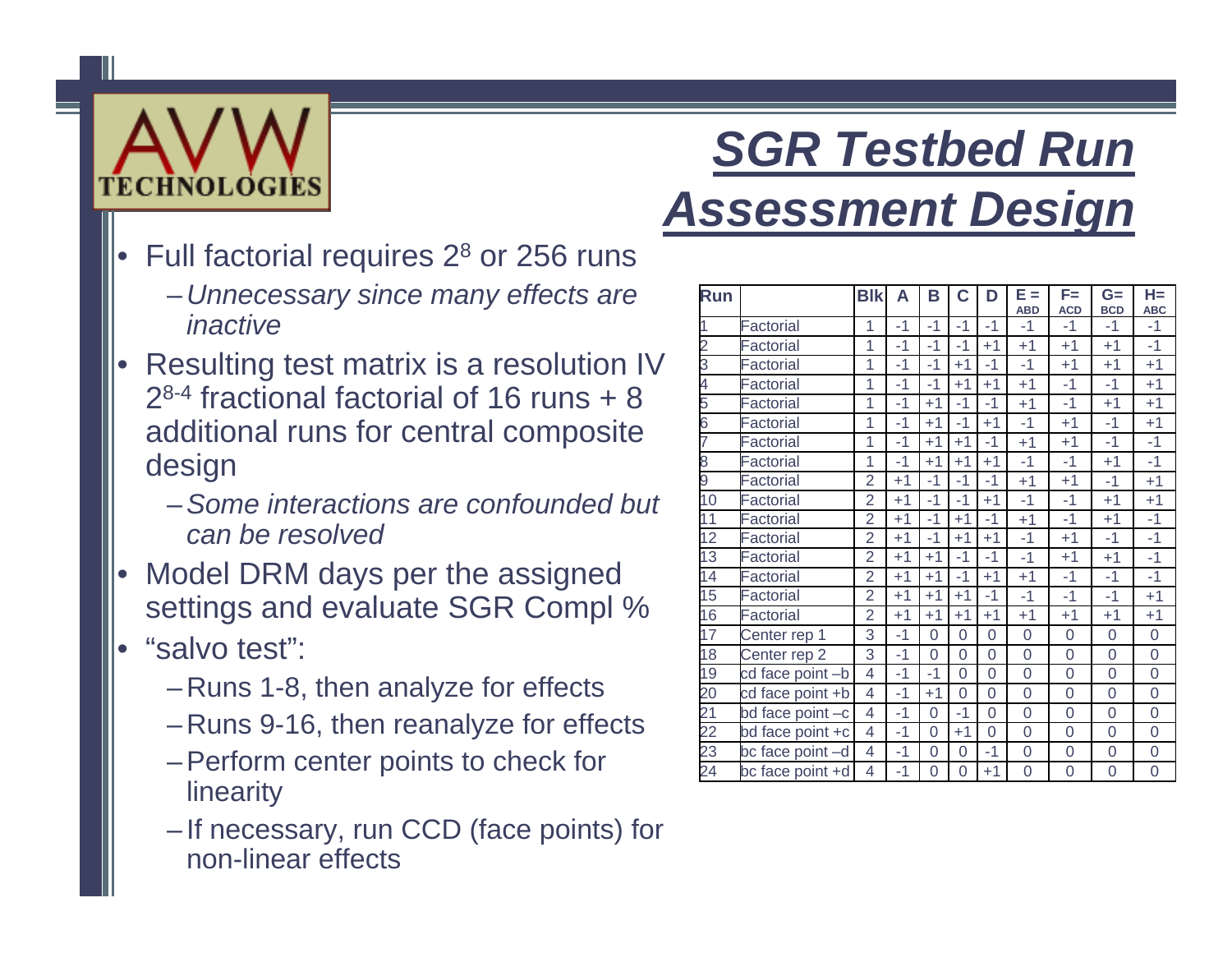

#### *SGR Live Testing Validation Test Design*

- $\bullet$  Live test conditions and cost (potentially \$100M?) limit amount of live test and the conditions
- • Focus on validating specific test points of interest and confirm within the M&S runs for score

| <b>Factor</b> |                            | $-1$                      |                           | $+1$          | <b>Rationale</b>                                                      |  |
|---------------|----------------------------|---------------------------|---------------------------|---------------|-----------------------------------------------------------------------|--|
|               | A Surge/ Sust. Ops         | <b>Sustained</b>          | N/A                       | <b>Surge</b>  | Both operations can be run                                            |  |
|               | <b>B</b> Sortie Size (T/O) |                           |                           |               | <b>Threshold (T+ O)/ 2 Objective</b> A mix of sortie sizes can be run |  |
|               | C Operational day          | <b>Early</b>              | Mid                       | Late          | No means of imposing a late day due to cost                           |  |
|               | D CVN-21/A/C Ao            | 100%                      | <b>Halfway</b>            | <b>Actual</b> | Actual equipment Ao                                                   |  |
|               | <b>E</b> Cloud Cover       | <b>Actual conditions?</b> |                           |               |                                                                       |  |
|               | <b>F</b> Sea-State         | <b>Actual conditions?</b> |                           |               |                                                                       |  |
|               | <b>G</b> Time of day       |                           | <b>Actual conditions?</b> |               |                                                                       |  |
|               | <b>H</b> DRM Mission mix   | <b>Early</b>              | <b>Mid</b>                | Late          | Factor is probably inactive so randomly assign                        |  |

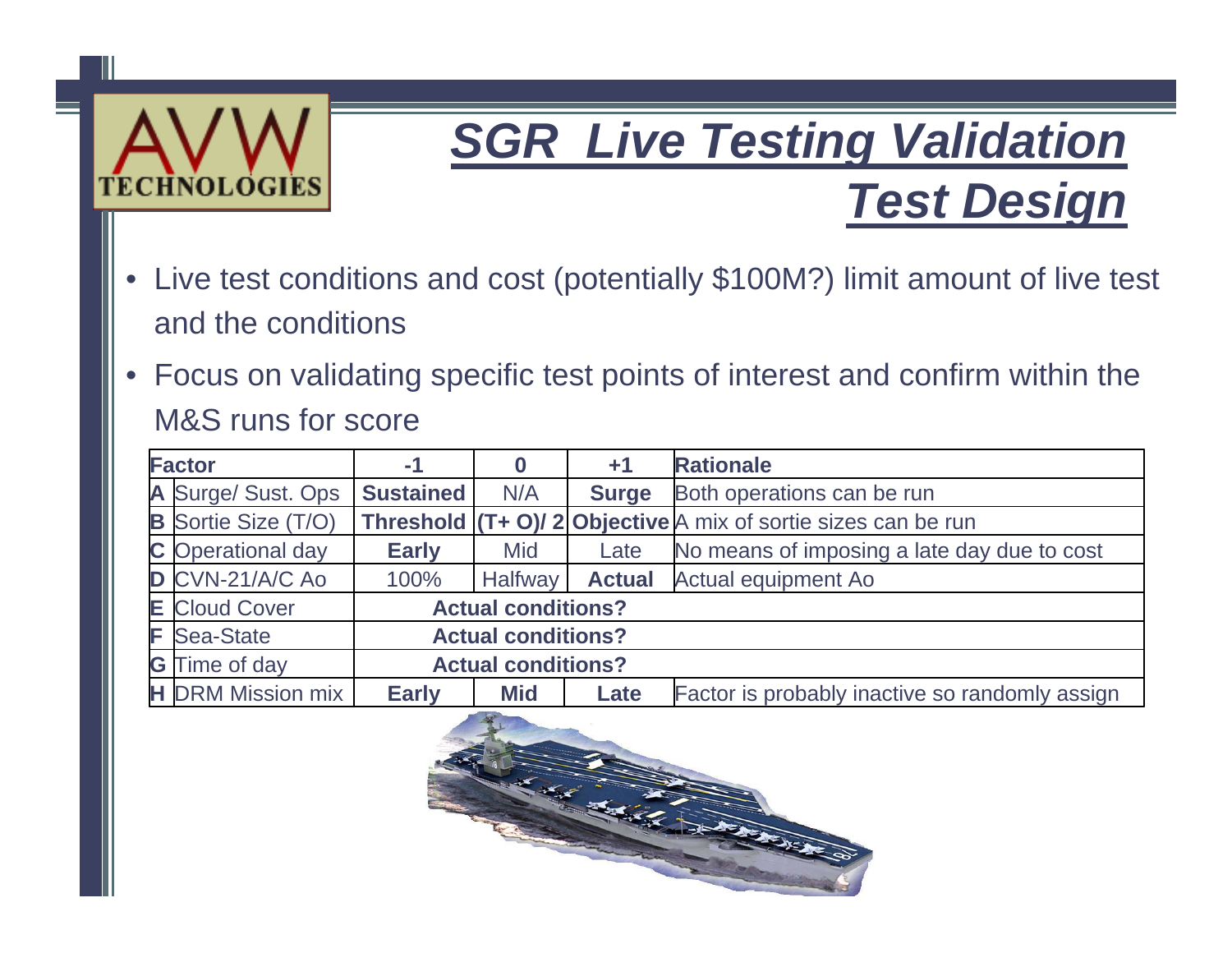

### *SGR Live Testing Validation Test Design (cont')*

#### •Final Test Matrix with settings:

| $ $ Test<br><b>Case</b> | A: Ops<br><b>Type</b> | <b>B: Sortie Level</b> | Actual (#<br>Sorties) | <b>H: DRM</b><br><b>Mission Day</b> | <b>Notes</b>                             |
|-------------------------|-----------------------|------------------------|-----------------------|-------------------------------------|------------------------------------------|
|                         |                       |                        |                       |                                     |                                          |
|                         | Sustained             | <b>Threshold</b>       | 160                   | $\overline{5}$                      | <b>Priority</b>                          |
| $\overline{2}$          | <b>Sustained</b>      | Objective              | 220                   | 26                                  | <b>Priority</b>                          |
| $\mathbf{3}$            | Surge                 | <b>Threshold</b>       | 270                   | 26                                  | <b>Priority</b>                          |
| 4                       | Surge                 | Objective              | 310                   | 5                                   | <b>Priority</b>                          |
| 5                       | <b>Sustained</b>      | Halfway btwn           | 190                   | 15                                  | Additional run for midpoint              |
| 6                       | Surge                 | Halfway btwn           | 290                   | 15                                  | Additional run for midpoint              |
| $\overline{7}$          | Sustained             | <b>Threshold</b>       | 160                   | 26                                  | Additional run for alternate mission mix |
| 8                       | <b>Sustained</b>      | Objective              | 220                   | 5                                   | Additional run for alternate mission mix |

- • Recommend run during Joint Task Force Exercise to ensure combat ready crew & systems
- • Some analysis of variance can be run directly but main objective is to compare day for day with M&S results (including V&V of lower level measures within the specific process models)
- •Runs 1-4 are priority; select additional runs based on M&S results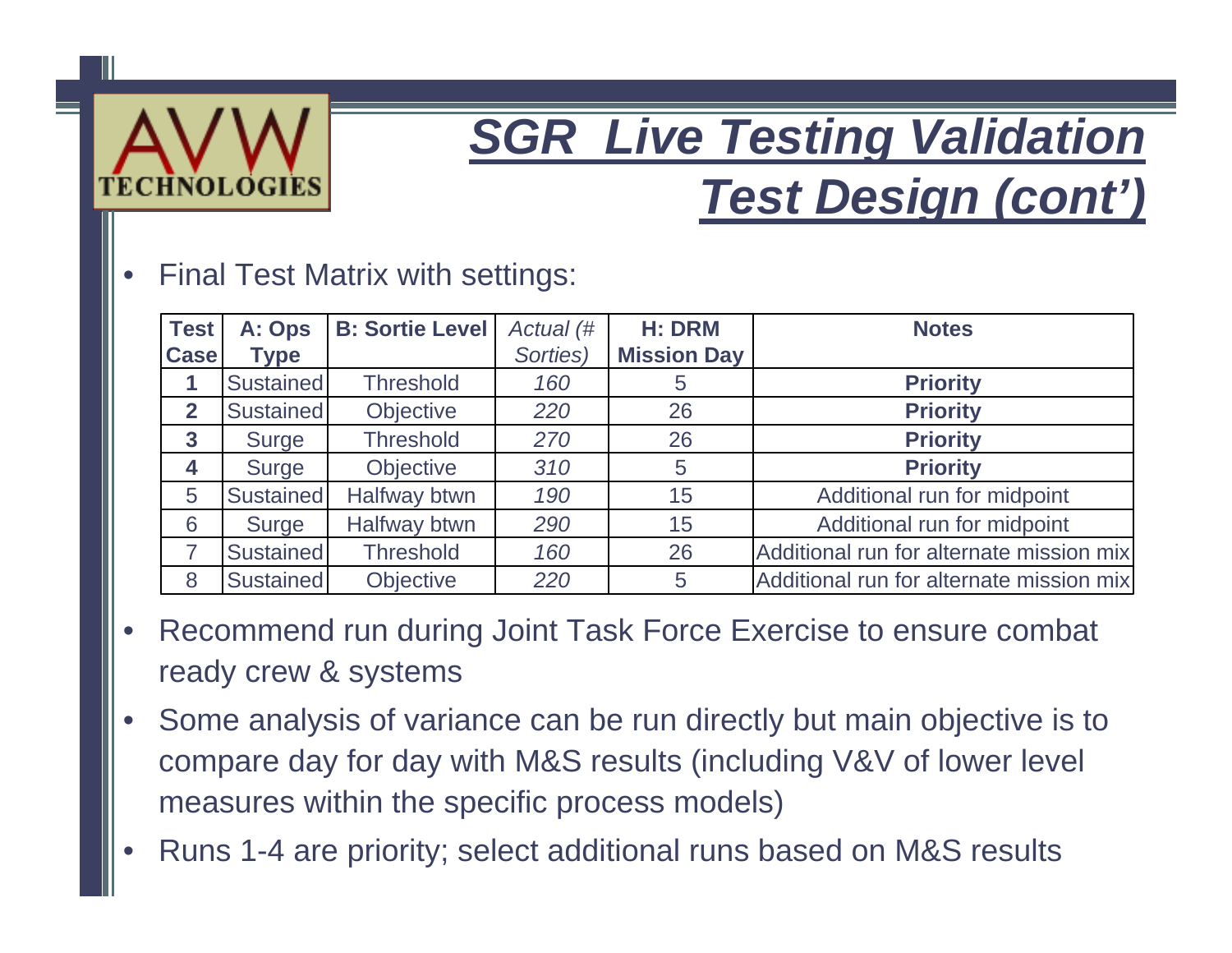

#### *SGR Testbed Assessment Sample Data Analysis*

- • Response surface plot across factors of interest showing response & interactions
- • Table of plan vs. predicted actual SGR Completion Rate for factor settings of interest -- shows SGR completion % falling off as too many are sequenced



• *demonstrates how analysis can describe ship caps & lims, not just a pass/fail grade for a KPP tested only to threshold*

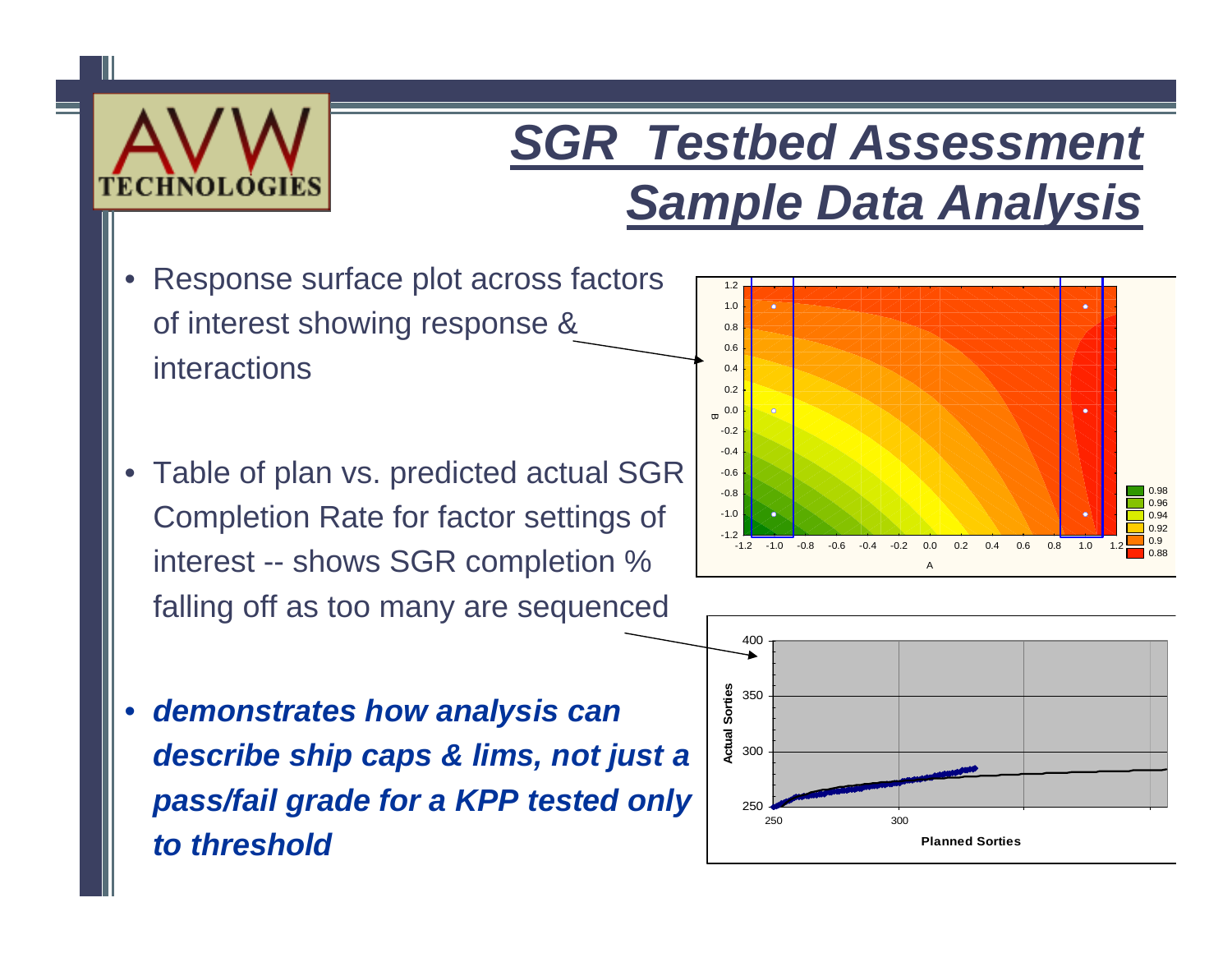

# *Benefits of DOE*